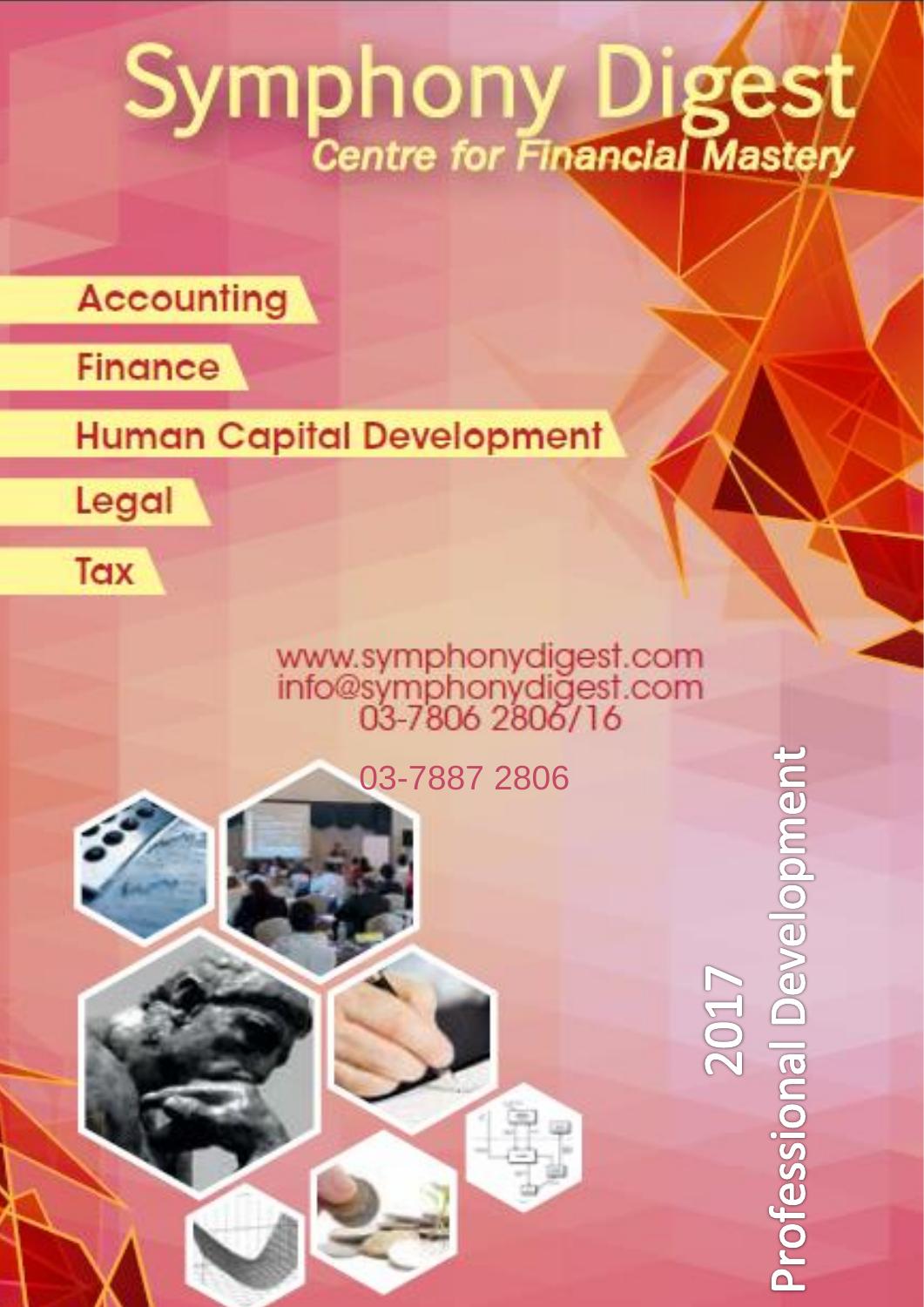*Centre For Knowledge and Financial Mastery*

#### **TRAINING CALENDAR 2017**

| <b>Date</b>          | <b>Workshop</b>                                                                                                                                                     | <b>SIDC CPE</b><br><b>Points</b> | <b>Level</b> | <b>Venue</b>    |
|----------------------|---------------------------------------------------------------------------------------------------------------------------------------------------------------------|----------------------------------|--------------|-----------------|
| 10 Jan               | Companies Act, 2016 for Financial Industry<br>Professionals                                                                                                         | 10                               | Intermediate | Zenith          |
| 12 Jan               | Abandoned Projects: Recourse for Buyers &<br><b>Financiers</b>                                                                                                      | 10                               | <b>Basic</b> | Hotel<br>Istana |
| 13 Jan               | In-House: Tax Planning In Wealth Management                                                                                                                         | 10                               | <b>Basic</b> |                 |
| 18 Jan               | Cash Flow Modelling for Decision-Making                                                                                                                             | 10                               | Intermediate | Zenith          |
| <b>7 &amp; 8 Feb</b> | Brushing Up your Business English - A 2-day<br>Refresher Course on Things that You are not<br>sure about when Writing and Speaking in the<br><b>Corporate World</b> | N/A                              | <b>Basic</b> | Zenith          |
| 14 Feb               | Profit from Bull & Bear Markets with Structured<br>Warrants and Other Leveraged Products                                                                            | s/t SIDC's<br>approval           | Intermediate | Zenith          |
| 17 Feb               | In-House: Investing in SPACs                                                                                                                                        | 10                               | <b>Basic</b> |                 |
| 21 Feb               | <b>Corporate Tax Consideration and Structuring</b><br>for Bankers                                                                                                   | s/t SIDC's<br>approval           | Intermediate | Hotel<br>Istana |
| 22 Feb               | How Digital Marketing is Changing the Business<br>Landscape                                                                                                         | s/t SIDC's<br>approval           | <b>Basic</b> | Zenith          |
| 28 Feb               | Limited Liability Partnership & Companies Act,<br>2016 - A New Frontier for Doing Business in<br>Malaysia                                                           | s/t SIDC's<br>approval           | Intermediate | Zenith          |
| 1 Mar                | Corporate Finance Theories In The Real World -<br>Do They Apply?                                                                                                    | s/t SIDC's<br>approval           | Intermediate | Hotel<br>Istana |
| 2 Mar                | Investing in Alternative Investments and<br><b>Structured Products</b>                                                                                              | s/t SIDC's<br>approval           | <b>Basic</b> | Zenith          |
| 7 Mar                | The Stories Behind AMLA Breaches                                                                                                                                    | s/t SIDC's<br>approval           | <b>Basic</b> | Zenith          |
| 8 Mar                | Investing in SPACs - A Case Study of What<br>Went Wrong?                                                                                                            | s/t SIDC's<br>approval           | Intermediate | Zenith          |
| 9 & 10 Mar           | <b>Mastering Digital Marketing</b>                                                                                                                                  | N/A                              | Intermediate | Zenith          |
| 14 Mar               | Why Construction Projects are Abandoned and<br>Situations Where They Can Be Rehabilitated                                                                           | s/t SIDC's<br>approval           | Intermediate | Hotel<br>Istana |
| 15 Mar               | In-House: M&As and Joint Ventures: Avoiding<br>the Legal Pitfalls                                                                                                   | s/t SIDC's<br>approval           | <b>Basic</b> |                 |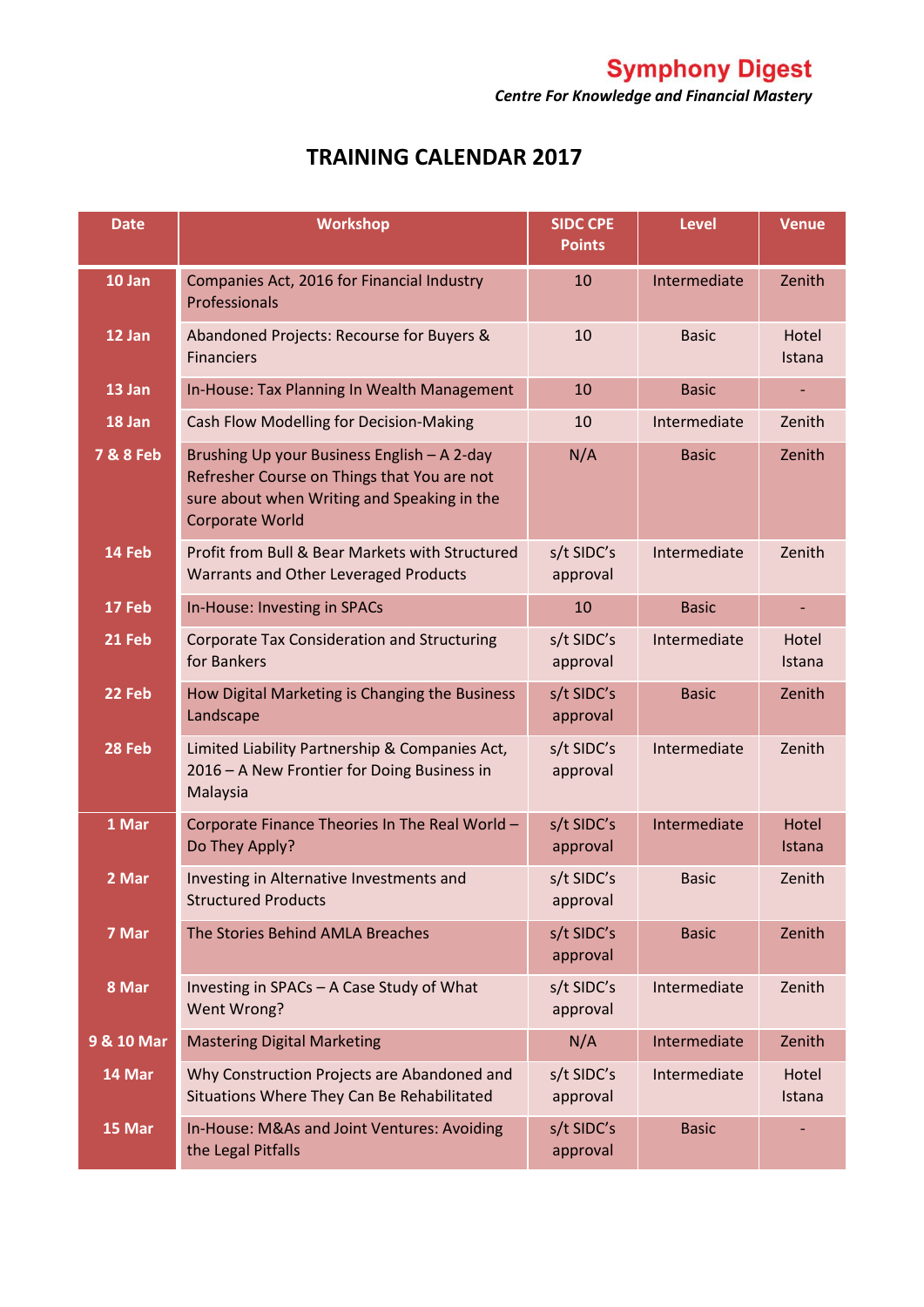**Symphony Digest** 

*Centre For Knowledge and Financial Mastery*

| <b>Date</b> | <b>Workshop</b>                                                                                        | <b>SIDC CPE</b><br><b>Points</b> | <b>Level</b> | <b>Venue</b>                  |
|-------------|--------------------------------------------------------------------------------------------------------|----------------------------------|--------------|-------------------------------|
| 17 Mar      | In-House: Oil & Gas: The Upstream Sector -<br>Petroleum Contract Arrangement, Risks &<br>Uncertainties | 10                               | All          |                               |
| 28 Mar      | How Companies Defraud Financiers - Tricks,<br>Signs and How to Spot Them                               | s/t SIDC's<br>approval           | Intermediate | Hotel<br>Istana               |
| 29 Mar      | Battle of the Telecommunication Companies in<br>Malaysia - Who Will Survive?                           | s/t SIDC's<br>approval           | Intermediate | Zenith                        |
| 29 Mar      | Construction & Property Stocks: Is Now the<br>Time to Buy                                              | 10                               | All          | Zenith                        |
| 6 Apr       | Is the ACE Market Worth Investing In?                                                                  | s/t SIDC's<br>approval           | <b>Basic</b> | Zenith                        |
| 11 Apr      | Legal 101 for the Financial Industry Professional                                                      | s/t SIDC's<br>approval           | <b>Basic</b> | Zenith                        |
| 13 Apr      | Trading Psychology and Detection of Possible<br><b>Market Manipulation</b>                             | s/t SIDC's<br>approval           | <b>Basic</b> | Zenith                        |
| 20 Apr      | Going Back in History - An Examination of<br><b>Bonds Gone Wrong</b>                                   | s/t SIDC's<br>approval           | Intermediate | <b>Hotel</b><br><b>Istana</b> |
| 25 Apr      | <b>Commodities &amp; Commodities Related Stocks: Is</b><br>Now the Time to Buy?                        | 10                               | All          | Zenith                        |
| 27 Apr      | Project Financing from Inception to<br>Implementation - with Added Issuer's<br>Perspective             | s/t SIDC's<br>approval           | Intermediate | <b>Hotel</b><br>Istana        |
| 4 May       | Finance for Non-Finance People                                                                         | N/A                              | <b>Basic</b> | Zenith                        |
| 16 May      | Toll Road Financing - Challenges and Strategies<br>for Financial Close                                 | s/t SIDC's<br>approval           | Intermediate | Hotel<br>Istana               |

#### *In-House Training*

*Our training courses can also be customised for your organisation and run on in-house basis. To discuss your training needs please contact us at 03-7806 2806 / 16 / 03-7887 2806 or email to info@symphonydigest.com.*